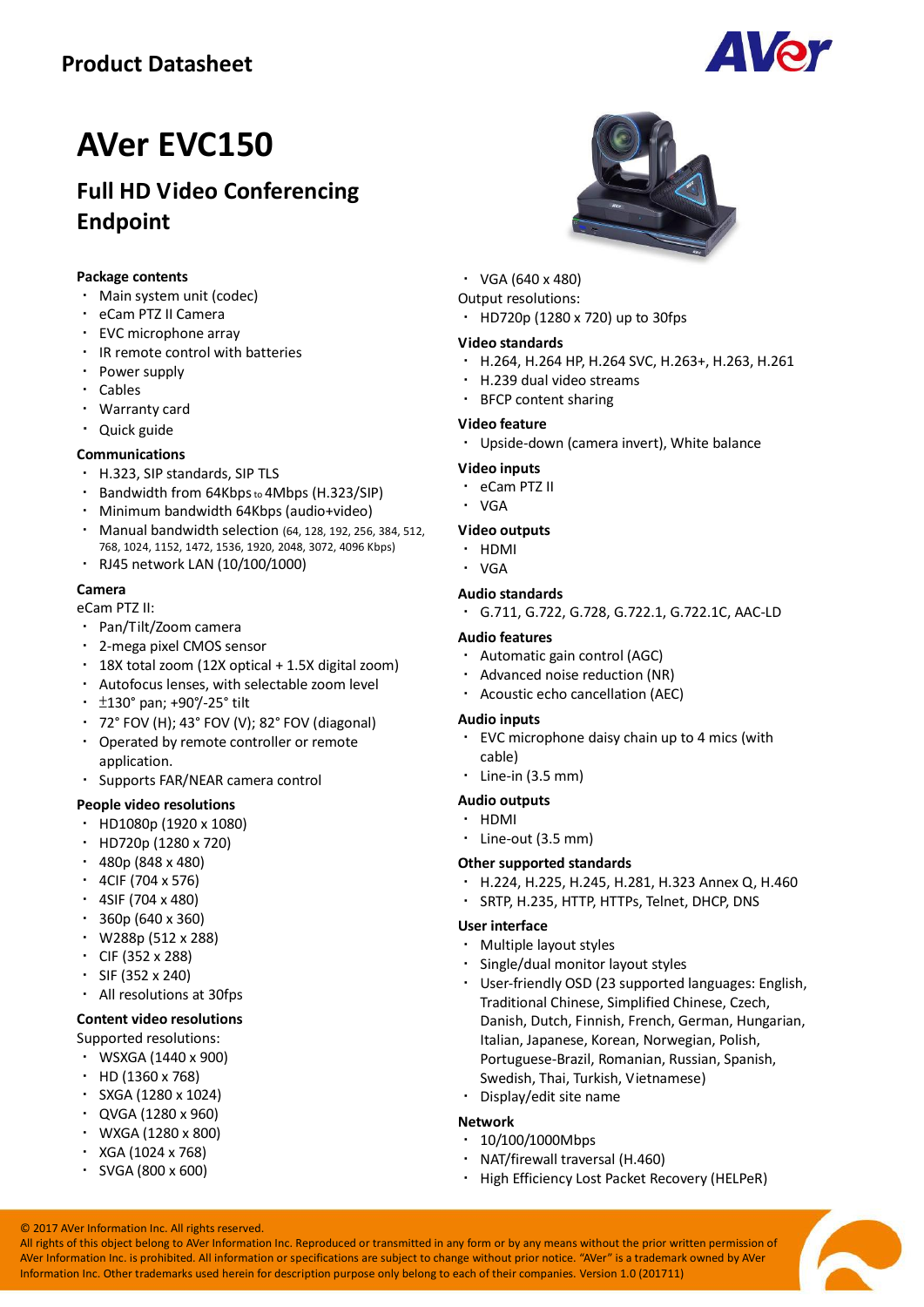### **Product Datasheet**

- Packet Loss Recovery (PLR)
- API support via Telnet
- Wake-on-LAN (WOL) support
- IPv4 and IPv6 support
- Quality of Service (QoS)
- Network test
- $VLAN (802.1Q / 802.1P)$
- EAP 802.1x

#### **Security**

- AES (Advanced Encryption Standard) function (128-bit) and H.235
- Password protection for system settings
- Password protection for remote system management

#### **Web management tool**

- Remote management
- Live monitoring
- Firmware update
- Phonebook download/upload/edit
- Restore system settings
- Export call history
- HTTP and HTTPs

#### **Value-added features**

- Meeting recording
	- In meeting and offline recording
	- Save directly to USB flash drive
	- Supports screen re-layout during playback
	- Playback and file conversion via VCPlayer software (.mov and .mp4 format)
- Dual monitor support output (people video and content sharing)
- Speed dialing via hot keys (10 sets)
- Camera presets (100 positions)
- Network Time Protocol (NTP)
- Firmware update via USB flash driver
- Screensaver and auto power off mode
- Telnet access for management (control API)
- ScreenShare software (PC and MAC content sharing

#### **eCam PTZ II Hardware specifications**

#### Front panel



via wifi/network infrastructure)

- VCLink software (APP for remote management and sharing)
- LDAP directory
- Supports SIP voice calls
- SnapShot save
- iSCSI storage device settings

#### **Power supply**

- AC 100V <sup>~</sup>240V, 50/60Hz
- Consumption: EIAJ 12V, 5A

#### **Environmental Data**

- Operation temperature: 0 <sup>~</sup>40°C
- Operation humidity: 20% <sup>~</sup>80%
- Storage temperature: -20 <sup>~</sup>60°C
- Storage humidity: 20% <sup>~</sup>80%

#### **Physical characteristics**

- Package dimensions: 376 x 300 x 243mm
- Package weight: 6.49kg (14.31lbs)
- Main system (codec): 260 x 158.7 x 33mm
- eCam PTZ II: 180 x 144 x 184mm
- EVC microphone array: 131.9 x 118.6 x 25.5mm

#### **Optional accessories**

- Additional microphone
- Camera mount
- Replacement eCam PTZ camera
- USB-to-RS232 converter

#### **Warranty**

3+2 year warranty\*

\* Please register online to receive free 2 year warranty extension. For detailed warranty information, please contact an AVer representative.

© 2017 AVer Information Inc. All rights reserved.

**AV<sub>C</sub>** 

All rights of this object belong to AVer Information Inc. Reproduced or transmitted in any form or by any means without the prior written permission of AVer Information Inc. is prohibited. All information or specifications are subject to change without prior notice. "AVer" is a trademark owned by AVer Information Inc. Other trademarks used herein for description purpose only belong to each of their companies. Version 1.0 (201711)